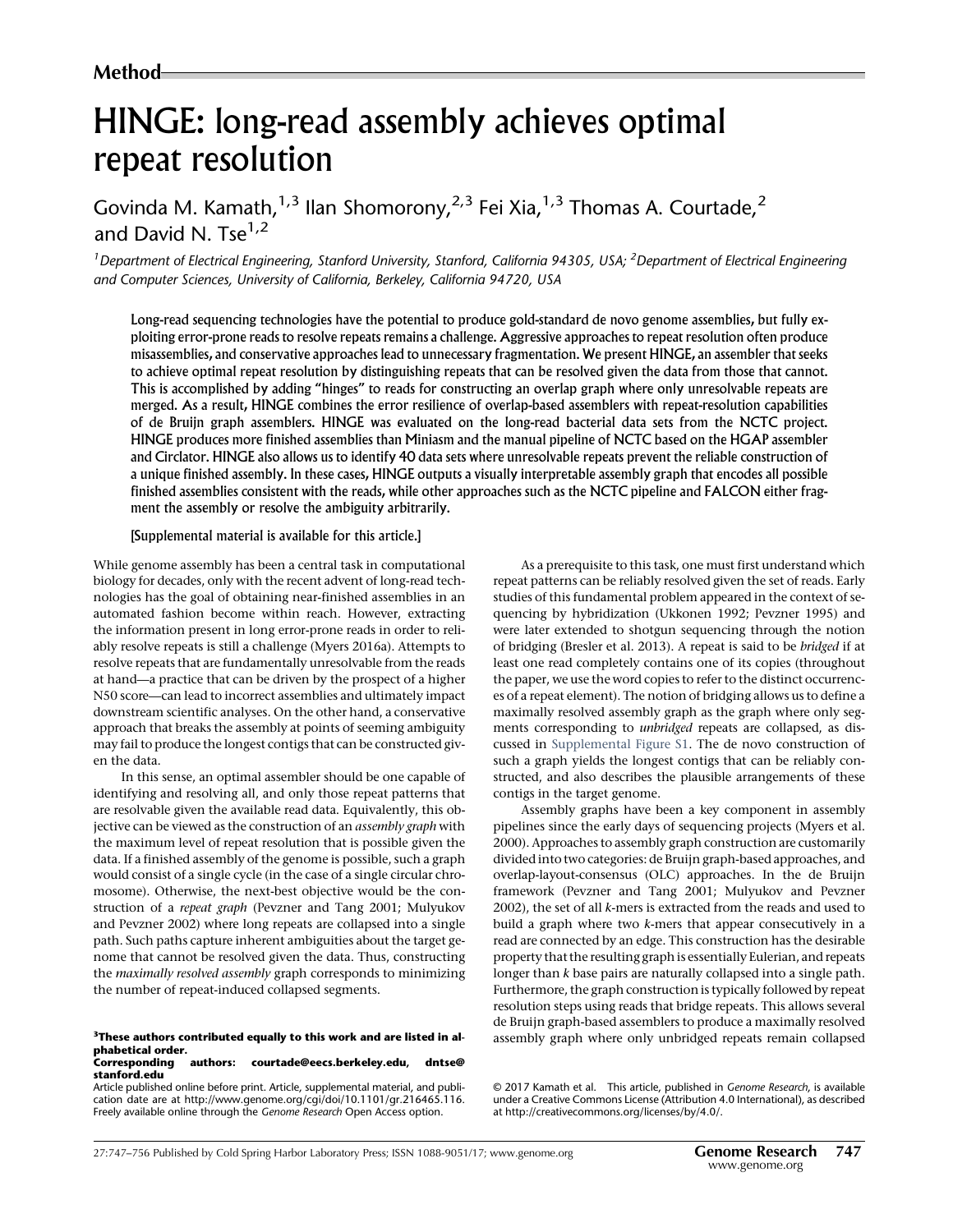

Figure 1. The goal of HINGE is to produce a maximally resolved assembly graph, where repeats that are bridged by the reads are not collapsed, and repeats that are unbridged are collapsed in a natural way, similar to what is achieved with de Bruijn graphs. (A) If at least one of the two copies of a repeat is bridged (green segments), the maximally resolved assembly graph should separate the two copies. In (B-E), respectively, we illustrate an unbridged repeat, an unbridged inverted (i.e., reverse-complemented) repeat, an unbridged triple repeat, and a single-bridged triple repeat, and the assembly graph obtained by collapsing segments corresponding to unbridged repeats. Notice that in  $B<sub>i</sub>E$ , the graph admits a single traversal and can be further resolved, while in C,D, the graph admits two distinct traversals and cannot be further resolved (see [Supplemental Fig. S15\)](http://genome.cshlp.org/lookup/suppl/doi:10.1101/gr.216465.116/-/DC1). (F) The representation of a bridged and an unbridged repeat in the de Bruijn graph approach, in the standard string graph approach and according to HINGE. The de Bruijn graph approach collapses the repeated segment, which allows a natural repeat resolution step if a bridging read is found. The representation in the string graph (if there is no read entirely contained in the repeat) is an hourglass-like motif. HINGE emulates the de Bruijn graph layout but in an overlap graph framework.

(Pevzner and Tang 2001; Mulyukov and Pevzner 2002; Butler et al. 2008; Peng et al. 2010).

In the context of third-generation long-read sequencing, however, standard de Bruijn graph approaches have not been as successful as they were in the case of short-read sequencing. Due to the high error rates associated with third-generation platforms, a large number of spurious k-mers is created, disrupting the structure of the de Bruijn graph. Recently, the concept of solid k-mers was proposed as a way to construct an "approximate" de Bruijn graph on a restricted set of reliable k-mers (Lin et al. 2016). However, since overlapping reads only share a handful of solid kmers, the resulting graph lacks the attractive features of de Bruijn graphs. In particular, the Eulerian structure is compromised and repeats are no longer properly collapsed into single paths. Overlapbased approaches, on the other hand, are more robust to read errors since they directly connect reads based on overlaps instead of first breaking them into k-mers. In fact, most available long-read assemblers (Chin et al. 2013, 2016; Berlin et al. 2015; Li 2016) are based on the so-called overlap-layout-consensus pipeline.

While de Bruijn graphs are Eulerian, overlap graphs are Hamiltonian; i.e., the underlying genome sequence corresponds to a cycle that traverses every node (read) in the graph. In addition to well-known computational challenges (Nagarajan and Pop 2009), the Hamiltonian paradigm does not yield a natural representation of repeat patterns, and the graph is typically riddled with unnecessary edges. In order to combat these issues, the string graph approach (Myers 1995, 2005) was proposed, originally for the Celera assembler (Myers et al. 2000; Myers 2016a) and later adopted by several assembly pipelines (Chin et al. 2013, 2016; Berlin et al. 2015; Li 2016). Built via a transitive reduction procedure, the string graph is an overlap graph where the unique, nonrepetitive parts of the genome correspond to simple, unbranched paths. However, long repeats—both bridged and unbridged—may result in undesirable graph motifs. In practice, only heuristics are used to combat these motifs, and building a maximally resolved overlap graph is challenging.

## Results

We propose HINGE as a way to build an assembly graph where only the segments corresponding to unbridged repeats are collapsed. This objective, which we refer to as a maximally resolved assembly graph, is illustrated in Figure 1A–E. As depicted in Figure 1F, this goal is naturally achieved in a de Bruijn graph framework but not within an overlap graph-based framework due to the motifs created by long repeats. HINGE seeks to simultaneously attain the error resilience of overlap graph-based approaches and the appealing graph structure and optimal repeat resolution capability of de Bruijn graphs. Next, we briefly outline the main algorithmic innovations that allow HINGE to achieve this goal and present results on several data sets.

#### Algorithmic contributions

HINGE is an assembler that follows the overlap-layout-consensus paradigm. Its main algorithmic innovation lies in how it exploits the alignments obtained in the overlap phase in order to identify resolvable repeats and construct the graph layout in a repeat-aware fashion. Next, we describe the main ideas that go into the layout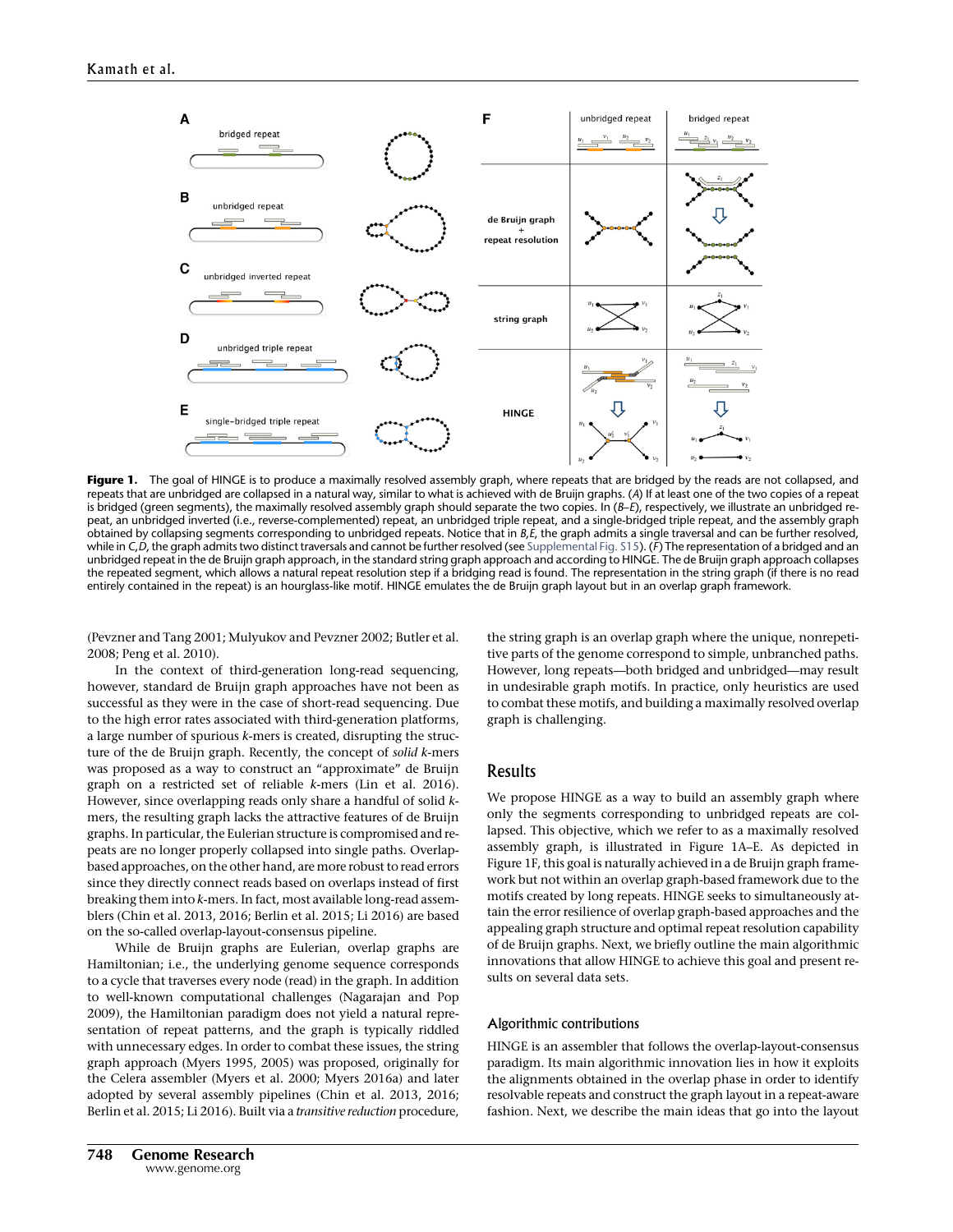step. We defer a description of the overlap and consensus steps to the Methods section.

#### Repeat annotation and hinging reads

HINGE utilizes the alignment information obtained in the overlap step in order to equip some of the reads with hinges. Hinges are placed at the beginning and end of unbridged repeats and will ultimately lead to bifurcations on the graph, as illustrated in Figure 1F. The first step toward hinging the reads, as illustrated in Figure 4A below, is to find sharp gradients in the number of alignments on a read and annotate them as beginning or end of repeats. Next, we identify reads that bridge a repeat by finding reads that have both an annotation for the beginning of a repeat and an annotation for the end of the same repeat. Finally, we spread the information of which repeats are bridged to other reads through a procedure that we term the Contagion algorithm (see Methods; Fig. 5, below).

#### Hinge-aided greedy overlap graph construction

The Contagion algorithm allows HINGE to place exactly one inhinge and one out-hinge on the reads that originated from unbridged occurrences of a repeat. HINGE can then create a sparse overlap graph by using a hinge-aided greedy graph construction. In essence, we pick a best predecessor and a best successor for each read, as in the classical greedy algorithm (Tarhio and Ukkonen 1988) or in the best-overlap-graph approach (Miller et al. 2008). However, since our reads are hinged, we also allow a read's successor or predecessor to be the interior of another read, as long as the match starts on a hinge. When this occurs, a bifurcation is formed on the graph, corresponding to the beginning or the end of an unbridged repeat.

As illustrated in Figure 1F, this hinge-aided approach allows us to obtain the attractive properties of a de Bruijn graph layout but within the OLC framework. A comparison with the traditional greedy approach is provided in [Supplemental Figure S2](http://genome.cshlp.org/lookup/suppl/doi:10.1101/gr.216465.116/-/DC1). We point out that for higher fold repeats, where a subset of the copies may be unbridged, a more careful handling of hinges is required, and that is achieved using a new procedure that we call Poisoning, described in the Methods section and in Figure 6 below.

#### Validation of hinge on data sets with ground truth

In [Supplemental Figures S3](http://genome.cshlp.org/lookup/suppl/doi:10.1101/gr.216465.116/-/DC1)–S6, we present validation results on simulated data sets. We created sequences with specific patterns of repeats and simulated long error-prone reads, using the DAZZ-DB simulator. We then verified that, when run on these data sets, HINGE produces a maximally resolved assembly graph. In [Supplemental Figure S7](http://genome.cshlp.org/lookup/suppl/doi:10.1101/gr.216465.116/-/DC1), we validate the structural integrity of our assembly on an Oxford Nanopore R9 Escherichia coli data set. In [Supplemental Figure S8,](http://genome.cshlp.org/lookup/suppl/doi:10.1101/gr.216465.116/-/DC1) we validate the structural and sequence integrity of our assembly on a Pacific Biosciences (PacBio) Saccharomyces cerevisiae data set.

In [Supplemental Table S2,](http://genome.cshlp.org/lookup/suppl/doi:10.1101/gr.216465.116/-/DC1) we present validation results on E. coli data sets produced by PacBio and Oxford Nanopore sequencers. In both of these cases, HINGE produces a single circular contig and there is no misassembly. We also compare our assembly with the assembly produced by the NCTC pipeline (HGAP followed by Circlator) on 10 randomly selected data sets. We verify that the assemblies agree and have high identity scores in all cases.

### Evaluation on the NCTC database

We evaluated HINGE on the 997 bacterial genomes of the NCTC 3000 database that were publicly available at the time of writing this manuscript [\(http://www.sanger.ac.uk/resources/downloads/](http://www.sanger.ac.uk/resources/downloads/bacteria/nctc/) [bacteria/nctc/](http://www.sanger.ac.uk/resources/downloads/bacteria/nctc/)). The accession number for these data sets is provided in [Supplemental Tables S1 and S3](http://genome.cshlp.org/lookup/suppl/doi:10.1101/gr.216465.116/-/DC1). Each of these data sets consists of PacBio SMRT long reads with coverage depths mainly in the range 30× to 80×. While the repeat complexity is relatively mild in bacterial genomes, we chose to evaluate HINGE on these data sets for two reasons: it allows us to carefully verify whether the HINGE assembly graphs satisfy our goal of maximal repeat resolution, and it allows us to run experiments on a large number of data sets, thus avoiding overfitting.

The current NCTC manual assembly pipeline uses the HGAP assembler (Chin et al. 2013) to produce a list of contigs, and Circlator (Hunt et al. 2015) to circularize contigs. The assembly graphs produced by HINGE with no parameter tuning for each of these data sets are available online [\(http://web.stanford.edu/](http://web.stanford.edu/~gkamath/NCTC/report.html) [~gkamath/NCTC/report.html](http://web.stanford.edu/~gkamath/NCTC/report.html)) and in [Supplemental Table S4,](http://genome.cshlp.org/lookup/suppl/doi:10.1101/gr.216465.116/-/DC1) along with the contig statistics of the NCTC pipeline results and the assembly graph produced by Miniasm (Li 2016). We point out that other state-of-the-art assemblers, in particular, FALCON (Chin et al. 2016), have runtimes above one order of magnitude greater than HINGE (see [Supplemental Fig. S11\)](http://genome.cshlp.org/lookup/suppl/doi:10.1101/gr.216465.116/-/DC1), making a comparison on the entire NCTC database computationally prohibitive.

For 822 of the 997 available data sets, HINGE produced a finished nonfragmented assembly graph, with additional isolated small plasmids in many cases. In 40 of these data sets, HINGE identifies unresolvable repeats, and the final graph admits distinct traversals (see Table 1). In order to compare our results with those obtained by the NCTC manual pipeline, we restricted our attention to those data sets for which NCTC reports the results of their assembly. As shown in Table 2, even without a circularization tool, HINGE obtains significantly more finished assemblies than the NCTC pipeline.

#### Analysis of HINGE assembly graphs

Among the cases where HINGE produces an assembly graph with multiple traversals, we find many examples where the intuitive layout of the graph produced by HINGE resembles the idealized cases in Figure 1A–E and allows one to visually assess the unresolvable repeat pattern in the genome. Next, we analyze three such cases in depth and compare the graph produced by HINGE with the contigs produced by the NCTC pipeline. We see that, by focusing on obtaining a maximally resolved assembly graph rather than large contig N50 values, HINGE prevents several misassemblies the NCTC pipeline incurred. In [Supplemental Figure S9,](http://genome.cshlp.org/lookup/suppl/doi:10.1101/gr.216465.116/-/DC1) we present nine additional such cases. In [Supplemental Figure S10,](http://genome.cshlp.org/lookup/suppl/doi:10.1101/gr.216465.116/-/DC1) we present several cases where HINGE resolves all repeats, producing a finished circular assembly, while the NCTC pipeline instead fragments the assembly. In addition, in [Supplemental Figures S12](http://genome.cshlp.org/lookup/suppl/doi:10.1101/gr.216465.116/-/DC1)–S14 we provide the same comparisons but with FALCON (Chin et al. 2016) instead of the manual NCTC pipeline.

In Figure 2A, we examine NCTC11022 (E. coli). In this example, the incorrect resolution of a 20-kbp unbridged repeat by the NCTC pipeline (see [Supplemental Fig. S16\)](http://genome.cshlp.org/lookup/suppl/doi:10.1101/gr.216465.116/-/DC1) causes the circular chromosomal contig to lose a 780-kb segment, returned as a separate contig. By first collapsing this repeat and then resolving it due to the existence of a unique traversal of the graph, HINGE produces a single large chromosomal contig of length 5.1 Mbp. The nodes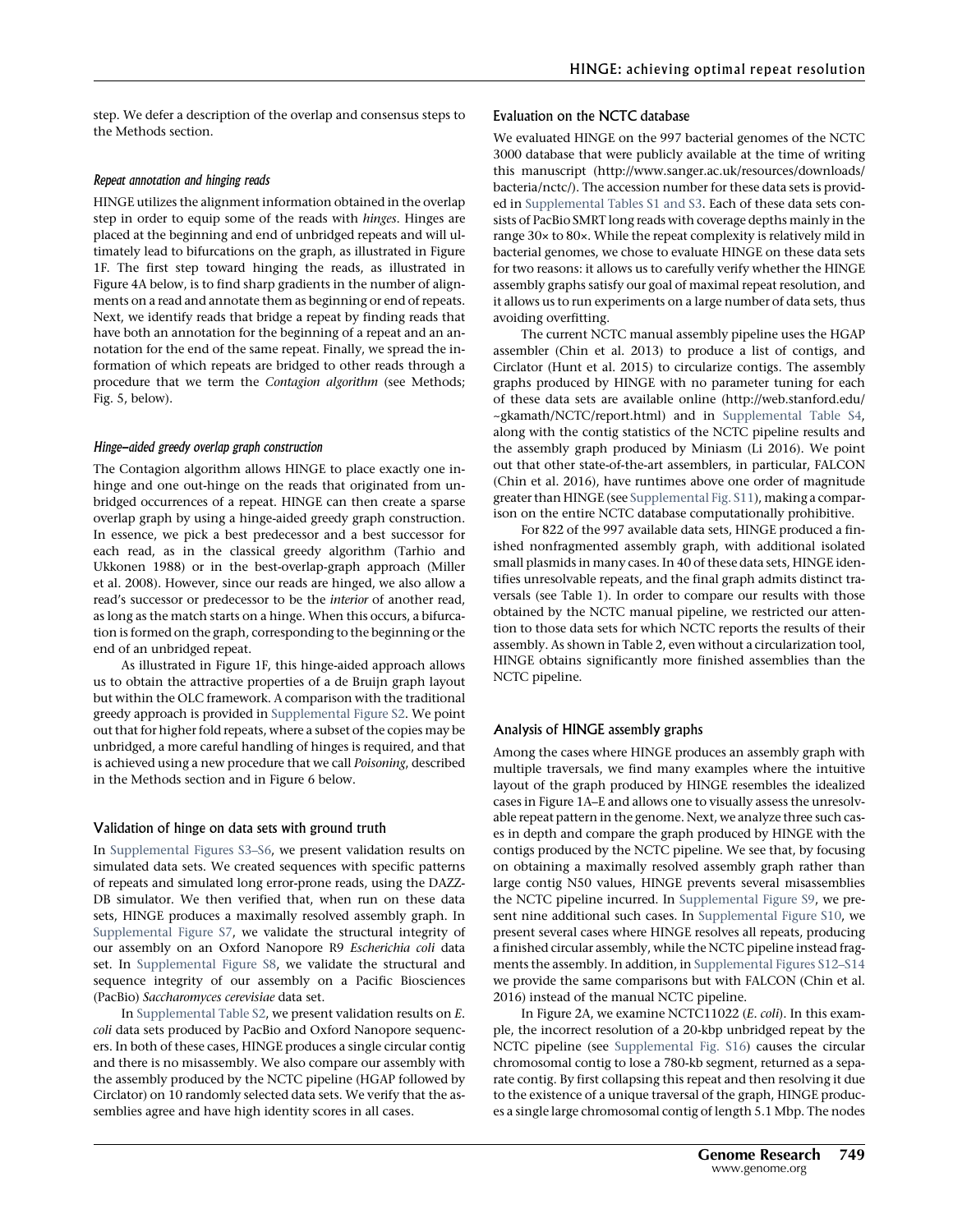

Figure 2. Analysis of HINGE graphs on selected data sets. By identifying unbridged repeats, collapsing them, and then performing resolutions based on uniquely traversable loops, HINGE prevents misassemblies and produces a user-friendly, interpretable assembly graph. We color the graph nodes according to their corresponding position on the NCTC pipeline contigs. (A) On NCTC11022, HINGE identifies an unbridged repeat, which is later resolved. (B) On NCTC9024, HINGE identifies an unbridged triple repeat (with one inverted copy), which cannot be resolved due to the existence of three distinct traversals of the graph. (C) HINGE identifies an unbridged triple repeat. (D) HINGE identifies an unresolvable repeat shared by two small plasmids.

in the HINGE graph are colored according to the position the corresponding reads align to in the NCTC pipeline contigs.

On the NCTC9024 data set (E. coli) (Fig. 2B), the NCTC pipeline returned two long contigs, one of 4.3 Mbp and one of 0.9 Mbp. The HINGE graph emphasizes the existence of a triple repeat which, upon further inspection (see [Supplemental Fig. S17\)](http://genome.cshlp.org/lookup/suppl/doi:10.1101/gr.216465.116/-/DC1), is seen to be of length 20 kbp, unbridged, and with one inverted copy. Even though this repeat is unbridged, both the NCTC pipeline and FALCON resolve one of its copies but in distinct ways. As we point out in [Supplemental Figure S9,](http://genome.cshlp.org/lookup/suppl/doi:10.1101/gr.216465.116/-/DC1) incorrect resolution of an inverted repeat can produce a false inversion of a long contig. In fact, the NCTC assembly and the FALCON assembly disagree on the orientation of the yellow-to-orange segment, and one of them must be creating an incorrect inversion of more than 1 Mbp (the orange-to-yellow segment). By collapsing the repeat, HINGE avoids a potential misassembly.

In Figure 2C, we consider NCTC9657 (Klebsiella pneumoniae). In this example, the NCTC pipeline returned seven unidentified contigs (three large ones), but HINGE returns a single large chromosomal connected component and three small plasmids. In this case, HINGE produces a graph motif characteristic of an unbridged triple repeat, similar to Figure 1D. As shown by a coverage analysis in [Supplemental](http://genome.cshlp.org/lookup/suppl/doi:10.1101/gr.216465.116/-/DC1) [Figure S18A,](http://genome.cshlp.org/lookup/suppl/doi:10.1101/gr.216465.116/-/DC1) this is indeed a triple repeat, and contig 1 of the NCTC pipeline incorrectly resolves it, creating a misassembly. In addition, we examine the plasmids produced by the NCTC pipeline in Figure 2D and note that two of them share an unbridged repeat (see also [Supplemental Fig. S18B\)](http://genome.cshlp.org/lookup/suppl/doi:10.1101/gr.216465.116/-/DC1). Therefore, there are two possible resolutions (two plasmids or a single, longer plasmid), and HINGE keeps them merged on the graph to retain this unresolvable ambiguity. In [Supplemental Figure S12,](http://genome.cshlp.org/lookup/suppl/doi:10.1101/gr.216465.116/-/DC1) we verify that the performance of FALCON (Chin et al. 2016) on the examples in Figure 2, A and C, is similar to that of the NCTC pipeline.

As illustrated by these examples, HINGE seeks to construct a user-friendly, informative, overlap graph as its main output, as opposed to most OLC assemblers, which employ assembly graphs in their inner workings (Chin et al. 2013, 2016; Berlin et al. 2015) but focus on outputting a list of contigs. To the best of our knowledge, Miniasm (Li 2016) is the only other assembler to produce a graph as the main assembly output. However, Miniasm is based on the string graph paradigm, which does not achieve the graph layout HINGE strives for, as we empirically observe ([http://web.stanford.](http://web.stanford.edu/~gkamath/NCTC/report.html) [edu/~gkamath/NCTC/report.html\)](http://web.stanford.edu/~gkamath/NCTC/report.html).

## **Discussion**

With HINGE, we introduce a new approach to constructing assembly graphs

in a repeat-aware fashion. While other state-of-the-art assemblers do attempt to identify bridging reads (sometimes referred to as spanning reads) and resolve the corresponding repeats, this is usually done as a post-processing step on the graph. HINGE, on the other hand, seeks to identify repeats and determine whether they should be collapsed on the graph prior to the actual construction. This way, HINGE avoids having to identify and correct graph motifs (such as the ones created by the string graph as shown in Fig. 1F) in a post-processing phase, which can be difficult due to spurious and missing edges caused by the high error rates of long-read sequencing technologies and by chimeric reads.

In order to reliably achieve this repeat-aware graph layout, several new conceptual ideas were introduced in HINGE. First, a repeat annotation step is responsible for identifying the beginning and end of repeats and which reads bridge some repeat. However, this type of local information is not sufficient for the construction of a maximally resolved assembly graph. Therefore, this information must be spread to other reads, which is accomplished with our Contagion algorithm.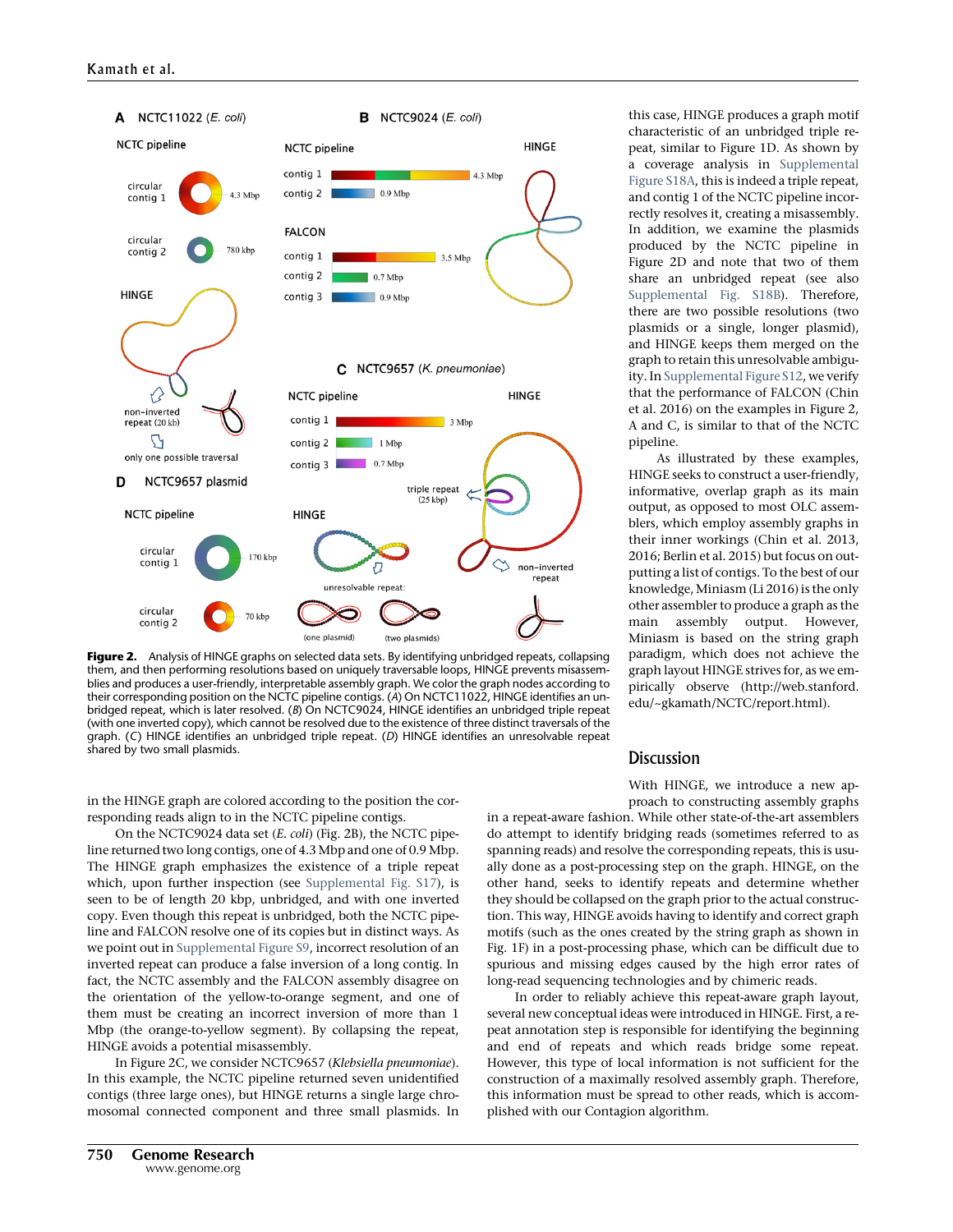|  |  |  |  | <b>Table 1.</b> Finished assemblies on all available NCTC data sets and comparison with Miniasm |
|--|--|--|--|-------------------------------------------------------------------------------------------------|
|--|--|--|--|-------------------------------------------------------------------------------------------------|

|                                                                                                                                                                                                | Coverage $\geq$ 40 $\times$                                      | All coverages                        |
|------------------------------------------------------------------------------------------------------------------------------------------------------------------------------------------------|------------------------------------------------------------------|--------------------------------------|
| Number of NCTC data sets<br>HINGE finished circular assembly (single traversal)<br>HINGE finished assembly (lacking circularization)<br>HINGE finished circular assembly (multiple traversals) | 816<br>$\begin{array}{c} 631 \\ 60 \end{array}$ 691<br>729<br>38 | 997<br>690<br>782<br>92<br>822<br>40 |

Given the output graph of HINGE we classify the assembly into four categories. A finished circular assembly corresponds to a case where all nodes (small plasmids excepted) lie on a single circle. A finished circular assembly with multiple traversals corresponds to a graph where all nodes can be visited by a circular path, but there is more than one such path. We point out that we classify such an output as finished because such a graph can be seen as simultaneously capturing a few (usually two) assemblies, all of which would be considered finished according to the previous rule. A finished assembly is said to lack circularization if a single noncircular path can traverse all nodes on the graph (small plasmids excepted). If the graph produced by HINGE does not fall into the previous three categories, we classify it as a misassembly/fragmented assembly. As reliable hinge placement requires a reasonable coverage depth, we also considered restricting our attention to the data sets with average coverage depth above 40. We note that Miniasm needs a circularization tool to circularize assemblies, and hence, we report a Miniasm assembly as finished if it has only one contig longer than 200 kbp and fewer than 10 contigs shorter than 200 kbp. The graph produced by HINGE and Miniasm for all these cases can be found at [http://web.stanford.edu/](http://web.stanford.edu/~gkamath/NCTC/report.html) [~gkamath/NCTC/report.html](http://web.stanford.edu/~gkamath/NCTC/report.html) and in [Supplemental Table S4](http://genome.cshlp.org/lookup/suppl/doi:10.1101/gr.216465.116/-/DC1), along with the corresponding classification. As can be seen on this report, the rule for determining when a Miniasm assembly is finished is often quite lenient.

Once the bridging information is known globally, HINGE utilizes a hinge-aided greedy construction of the graph. This is also different from most state-of-the-art long-read assemblers, which rely on the string graph paradigm. Our approach bears similarities with the best overlap graph approach in its goal of constructing a sparse overlap graph but takes advantage of hinges as a way to achieve this goal with maximal repeat resolution. Finally, the sparse nature of the constructed graphs allows HINGE to identify loops that admit a single traversal and can thus be resolved. The conceptual contributions of HINGE are discussed in more detail in the Methods section.

As an OLC assembler, in order to produce high quality assemblies, HINGE relies on good Overlapping and Consensus modules. In its current implementation, HINGE was designed to work with the output of DALIGNER (Myers 2014), and the consensus is performed using a variant of the consensus module of FALCON (Chin et al. 2016) together with a straightforward majority-vote finishing step. These choices are not essential to the workings of our pipeline. Therefore, integrating HINGE with other overlapping tools such as MHAP or Minimap can be done if different levels of alignment sensitivity or memory usage are required. Similarly, different consensus and polishing modules such as Quiver (Chin et al. 2013) and Racon (Vaser et al. 2017) can be used, according to the desired point in the accuracy-computation tradeoff.

Through a novel approach to repeat resolution and graph representation, HINGE brings a fresh perspective to the assembly problem. By focusing on the construction of a maximally resolved assembly graph in a user-friendly fashion, HINGE is well aligned with the recent push for the standardization of graph references,

as opposed to the traditional contig representation. The HINGE graph is a natural representation of a set of possible assemblies and is amenable to further repeat resolution, which can be attempted using additional long-range information such as pairedend reads, Hi-C reads, or by leveraging biological insight. Finally, we point out that, while the repeat complexity is relatively mild in the bacterial genomes we consider (as evidenced by the large number of finished assemblies), it is much more severe in higher organisms (Koren et al. 2013). This highlights the importance of the careful treatment of repeats carried out by HINGE and the value of the proposed method to genome assembly.

One important aspect regarding the notion of maximal repeat resolution is that it assumes that long contiguous matches identified in the read alignment step must correspond either to the same segment on the genome or to repeats whose copies are similar enough that they should be merged in the graph. However, there may still be a small level of divergence between these copies that is below the sequencing error rates and cannot be detected by the aligner. In principle, this divergence may allow a final "phasing" or "unzipping" step, similar to what is used in FALCON-Unzip (Chin et al. 2016), to resolve these repeats. Utilizing these small levels of divergence to phase or to score the different traversals of a repeat according to their likelihood is a future direction for improvement of the HINGE pipeline.

## Methods

The HINGE assembly pipeline is an OLC pipeline designed to assemble long reads. The overall workflow is depicted in Figure 3

#### Table 2. Finished assemblies on NCTC data sets where NCTC manual pipeline results are reported

|                                                        | Coverage $\geq$ 40 $\times$ | All coverages |
|--------------------------------------------------------|-----------------------------|---------------|
| Number of NCTC data sets                               | 688                         | 834           |
| NCTC manual pipeline finished assemblies               | 517                         | 592           |
| Miniasm finished assembly (not circularized)           | 513                         | 592           |
| HINGE finished circular assembly (single traversal)    | 531<br>583                  | 583<br>660    |
| HINGE finished assembly (lacking circularization)      | 52                          |               |
| HINGE finished circular assembly (multiple traversals) |                             | 33            |

In this table, we restrict the data sets considered in Table 1 to only those for which NCTC reports a result for comparison. The finished assemblies for the NCTC manual pipeline correspond to the cases where they report one chromosomal contig or two chromosomal contigs (since species such as Vibrio fluvialis and Ochrobactrum anthropi are known to have two chromosomes). We point out that, while a circularization tool (Circlator) is used in the NCTC pipeline, we do not have a circularization finishing step and only report the output of HINGE using default configurations.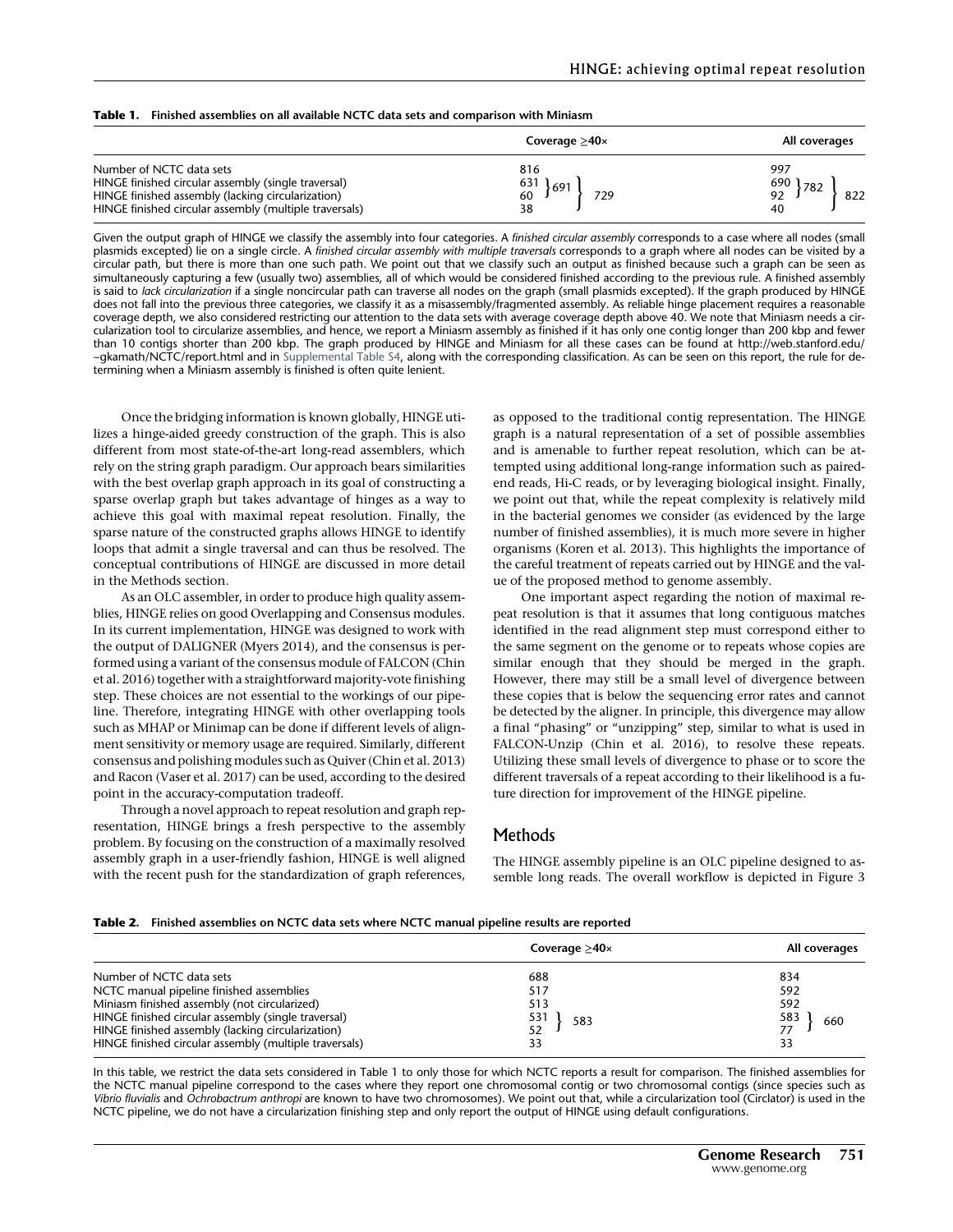

Figure 3. HINGE pipeline. (A) The input to the HINGE pipeline is a set of long error-prone reads. (B) Chimeric reads are detected through their pile-o-grams and are discarded. (C) The beginning/end of repeats are annotated on the reads. This is done by detecting a sharp increase/decrease in the number of alignments on a read. The repeat annotations are also identified as bridged or unbridged. (D) Maximal reads (i.e., reads that are not contained in other reads) are selected and fed to the Contagion algorithm, which is responsible for spreading the information about which repeats are bridged to all the reads, allowing us to place exactly one in-hinge and one out-hinge on the reads that originated from unbridged occurrences of a repeat. (E) The set of maximal reads (some of which are not hinged) is the input to the hinge-aided greedy assembly. (F) After obtaining the read-overlap graph, we resolve repeats that admit only one traversal. (G) Finally, by mapping all the reads onto the resulting overlap graph, we use standard consensus methods to generate contigs.

and is explained in detail in this section. As the default parameters and auxiliary tools were selected to optimize the pipeline for PacBio reads, we focus the discussion on this setting.

#### Read database and alignment

We use DAZZ\_DB (Myers 2016b) to maintain a database of the PacBio reads. We use DALIGNER (Myers 2014) to obtain pairwise alignments between all reads. We point out that HINGE does not heavily rely on specifics of the DALIGNER output and can be adapted to work with other aligners as well.

#### No initial error-correction step

Unlike most available long-read assembly pipelines, HINGE bypasses an initial error-correction step. To the best of our knowledge, Miniasm (Li 2016) is the only other OLC assembler that dispenses with this step. ABruijn (Lin et al. 2016) also has no error-correction step, though it is not based on the OLC paradigm. The idea of error-correction-free assembly was also utilized in Lien et al. (2016) and Tørresen et al. (2017). The fact that longread aligners like DALIGNER (Myers 2014) can obtain pairwise alignments at error rates around 15% allows us to use this approach and defer the error correction to the final consensus step.

#### Chimeric read filter

Chimeric reads are the result of a sequencing error and are usually made up of multiple segments that originate from different parts of the genome. If not properly handled, these reads create misassemblies, and different techniques have been put forward to detect chimeras (Miller et al. 2008; Li 2016). HINGE's chimera filter unit is the first place in the pipeline where the visualization provided by pile-o-grams [\(Supplemental](http://genome.cshlp.org/lookup/suppl/doi:10.1101/gr.216465.116/-/DC1) [Figs. S19, S20\)](http://genome.cshlp.org/lookup/suppl/doi:10.1101/gr.216465.116/-/DC1) is useful. We mark a read segment as chimeric if the set of reads aligned to it undergoes an abrupt change. On the pile-o-gram, as shown in Figure 3B, one sees a clear discontinuity in the set of alignments (blue segments) of a read. We also mark a read segment as chimeric if the number of matches goes below a fixed threshold. For each read, we keep the longest segment without any chimeric segments. If this segment is shorter than a threshold, we discard the read completely.

#### Repeat annotation

One of the main distinctive features of HINGE is a pre-assembly step responsible for annotating the beginning and the end of repeats on the reads. These repeat annotations will later be used for placing hinges on the reads, which, in turn, will be instrumental in the graph layout step. The repeat annotation is done by detecting the start/end of a large number of matches on a read. On the pile-o-gram ([Supplemental Figs. S19, S20](http://genome.cshlp.org/lookup/suppl/doi:10.1101/gr.216465.116/-/DC1)), this visually corresponds to a large pile of matches starting/ending at the same point, as

shown in Figure 3C. We note that relying on coverage gradients rather than coverage itself makes HINGE immune to coverage fluctuations.

We then verify whether the repeat annotation corresponds to a repeat that is bridged by that read. Intuitively, one could attempt to do this by identifying both a sharp increase and a sharp decrease in the number of matches on a read. However, as it turns out, such an approach can fail in the presence of more complex repeat patterns such as a repeat within a longer repeat (see [Supplemental](http://genome.cshlp.org/lookup/suppl/doi:10.1101/gr.216465.116/-/DC1) [Fig. S19E](http://genome.cshlp.org/lookup/suppl/doi:10.1101/gr.216465.116/-/DC1) for an illustration). Therefore, a more careful processing of the matches on a read is needed to identify the bridging condition. HINGE determines the bridging condition by checking whether most of the matches starting on a repeat annotation also end on a repeat annotation. If that is the case, the repeat is assumed to be bridged, and the annotation is flagged as such (red annotations in Fig. 3C). Thus, at the end of this step, we have repeat annotations on all reads, and these annotations are labeled as bridged/unbridged according to the local information provided by the reads' alignments. The next step, the Contagion algorithm, is applied to this set of annotated reads after we filter out reads that are fully contained in other reads (keeping only maximal reads).

#### The Contagion algorithm

Notice that this local information about the bridging of repeats may be misleading. For example, the pile-o-gram of read  $u$  in Figure 4A may suggest that  $u$  lies partially on an unbridged repeat. However, that repeat might still be bridged by a different read, as in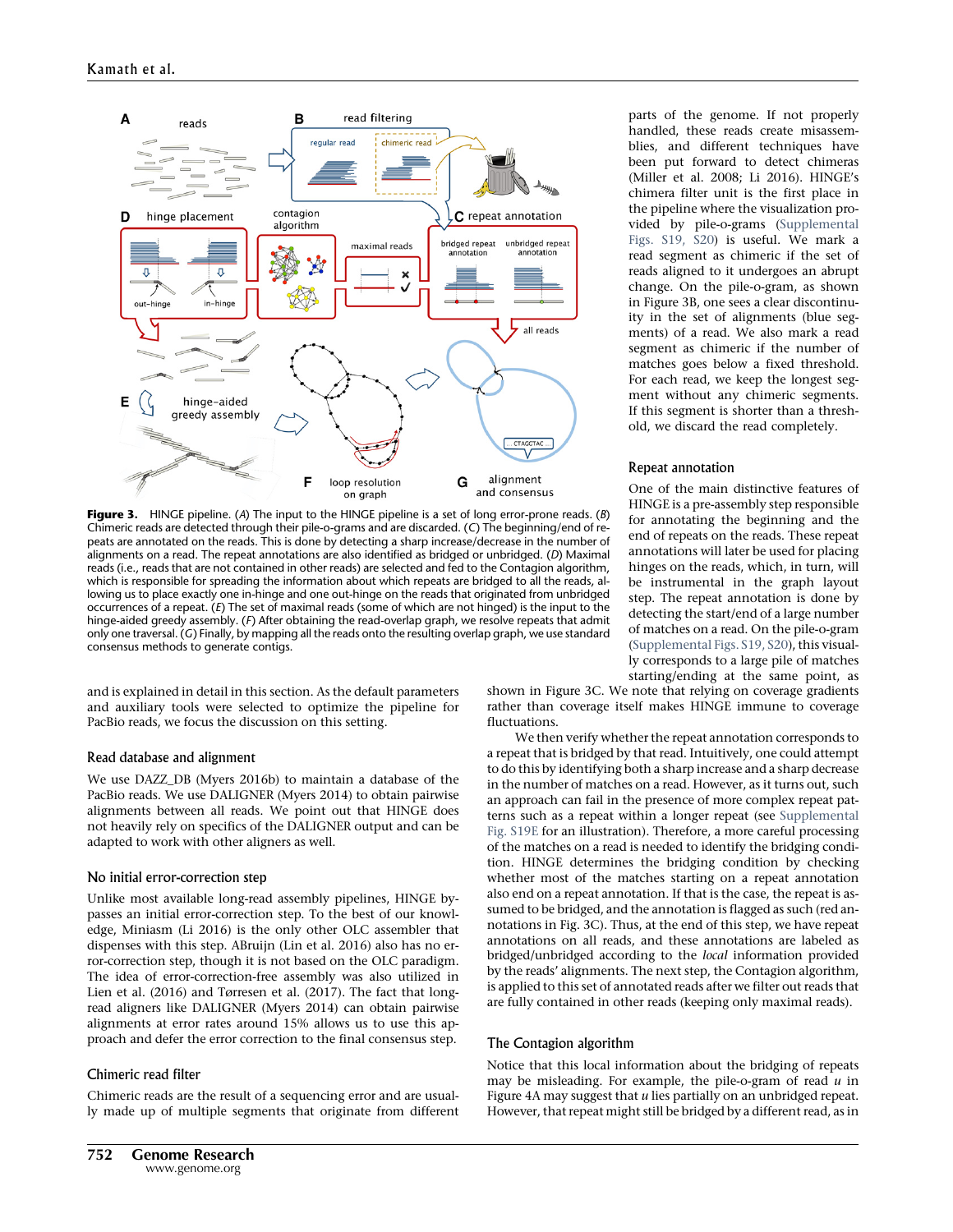

Figure 4. (A) Sharp changes in the number of alignments give rise to repeat annotations on each read. If a read is verified to bridge a repeated, as in the case of read v, the corresponding read annotations are marked as such (shown as red nodes). (B) The Contagion graph is formed by having all repeat annotations as nodes, and using edges to mark annotations that correspond to the beginning (or end) of the same repeat. As illustrated here for NCTC11022, connected components with no bridged repeat annotations will give rise to hinged reads, which leads to bifurcations on the graph. The repeats corresponding to other connected components stay resolved in the graph.

the case of read  $v$  in Figure 4A. Therefore, HINGE proceeds to "spread" the local bridging information of each read to other reads using the Contagion algorithm. At a high level, this algorithm can be thought of as constructing a Contagion graph (see Fig. 4B), with nodes being the repeat annotations and edges between repeat annotations that correspond to the beginning (or end) of the same repeat (possibly from different copies of the same repeat). Annotations corresponding to the beginning/end of the same repeat are identified based on alignments: if two reads have an annotation corresponding to the beginning (respectively, end) of a repeat and have matching segments after (respectively, before) the annotation, the two annotations are connected in the graph. The edge points in the direction of the read that extends the most into the repeat. Moreover, repeat annotations that have been identified as the beginning/end of a bridged repeat are marked as such (red nodes in Fig. 4B).

As illustrated in Figure 4B, this graph has two connected components for each repeat (the yellow and pink components correspond to the beginning and end of an unbridged repeat). In this graph, repeat annotations corresponding to bridged repeats are thought of as "infected" (shown as red nodes) and can spread the "bridging condition" to the other repeat annotations in the same connected component. If a connected component does not contain any infected repeat annotation, it corresponds to the beginning/end of an unbridged repeat and will eventually lead to a bifurcation on the graph (see hinge-aided greedy assembly algorithm), as shown in Figure 4B.

The Contagion algorithm processes the Contagion graph to kill repeat annotations that will not be useful in the overlap graph construction. In particular, this infecting and killing process performs two tasks: (1) repeat annotations corresponding to bridged repeats should cause other annotations corresponding to the same repeat to also be marked as bridged and ultimately killed; (2) if two repeat annotations correspond to the beginning (or

end) of the same repeat, the one extending the most into the repeat should be kept, while the other one should be killed. This global processing of the repeat annotations and bridging condition is important so that ultimately we only place one in-hinge and one out-hinge for each unbridged repeat (on the sink node of the corresponding connected component).

In more detail, the Contagion algorithm comprises three steps. In the first step, we remove all annotations whose connected component on the Contagion graph is small. For instance, the gray-colored nodes in Figure 4B correspond to small connected components that are deleted. Typically, these small components are the result of imprecise placement of repeat annotations on reads, which then lead to them not matching other repeat annotations that correspond to the beginning/end of the same repeat. Hence, deleting these small components prevents us from creating multiple hinges corresponding to the beginning/end of the same repeat.

In the next step, we look for pairs of repeat annotations connected by an edge in the Contagion graph (i.e., corresponding to the beginning/end of the same repeat) and such that the corresponding reads have an overlap. (Notice that by an overlap, we mean a match between the suffix of a read and the prefix of another read. If the match instead occurs in the interior of at least one of the reads, we refer to it as an internal match.) For every such pair, we kill the annotation on the read that extends the least into the repeat. For an illustration of this step, consider the two unbridged repeats in Figure 5A. The reads covering the start of each repeat  $(u_1,$  $u_2$ ,  $u_3$ ) have a start-repeat annotation at the start of the repeat. The reads covering the end of each repeat  $(v_1, v_2, v_3)$  have an end-repeat annotation at the end of the repeat. As shown in Figure 5B, the start-repeat annotation on  $u_2$  is killed by the start-repeat annotation on  $u_1$  because  $u_2$  and  $u_1$  have an overlap and  $u_2$  extends more into the repeat. Similarly, the end-repeat annotation at  $v_2$ is killed due to the overlap with  $v_1$ . At the end of this step, we have that exactly one read covering each copy of an unbridged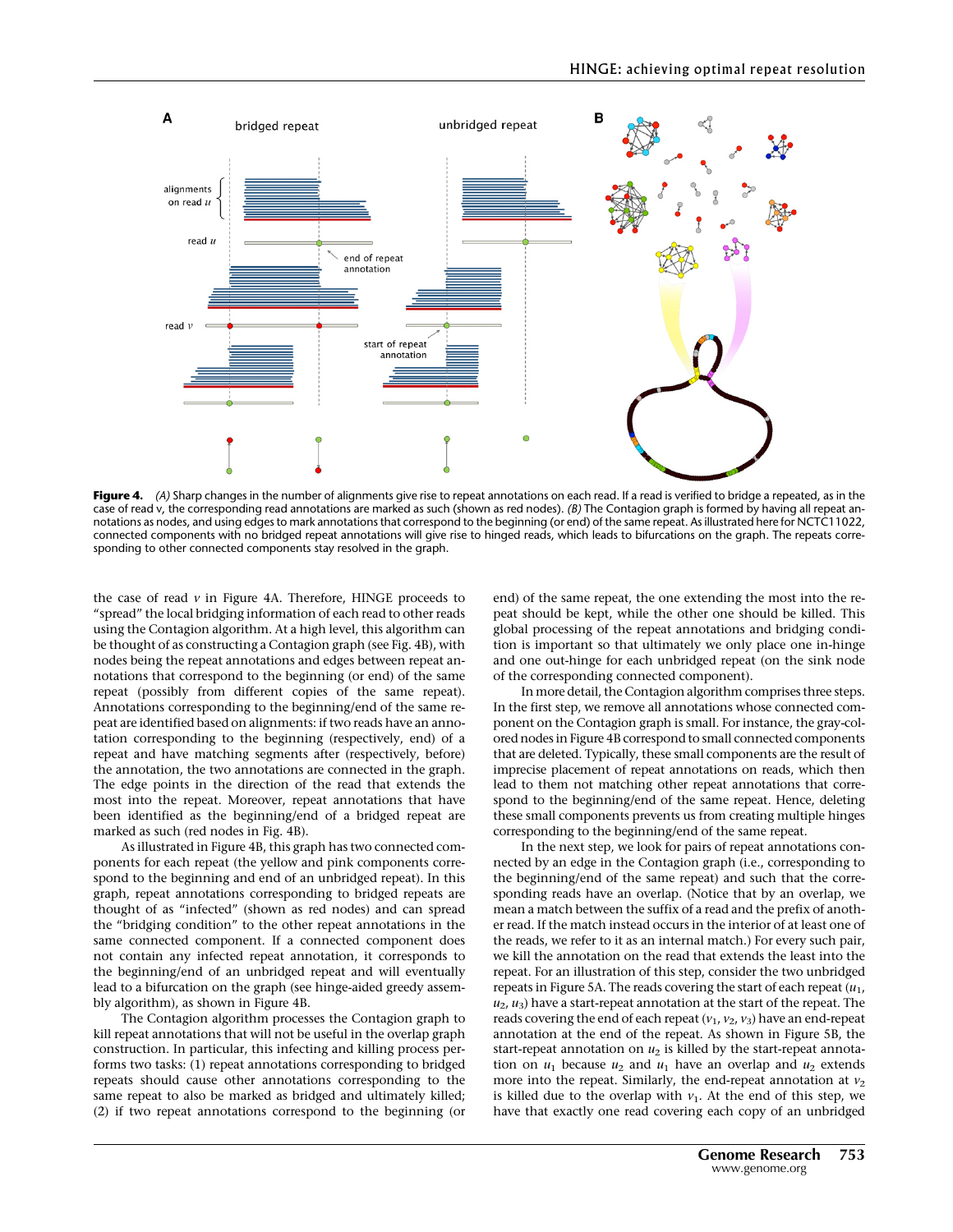

Figure 5. The Contagion algorithm. (A) Two unbridged repeats are shown as orange segments. (B) The Contagion algorithm first kills the start-repeat annotation at  $u_2$  (due to its overlap with  $u_1$ ) and the endrepeat annotation at  $v_2$  (due to its overlap with  $v_1$ ). (C) The Contagion algorithm then kills the start-repeat annotation on  $u_3$  (due to its internal match with  $u_1$ ) and the end-repeat annotation on  $v_1$  (due to its internal match with  $v_3$ ). (D) Finally, an in-hinge is placed on  $u_1$  and an out-hinge is placed on  $v_3$ . During the hinge-aided greedy assembly step, hinges allow  $u_2$  and  $u_3$  to choose the in-hinge at  $u_1$  as their successor. Similarly,  $v_1$  and  $v_2$  pick the match starting at the out-hinge on  $v_3$  as their predecessor match.

repeat has a start-repeat annotation on it (and exactly one read has an end-repeat annotation on it for each copy of the repeat). In addition, we point out that when a read has its repeat annotation killed by an annotation from a bridged repeat, we mark this annotation as "poisoned." The reason for the term is that a poisoned read would be "deadly" for a standard greedy assembly algorithm, as it would lead to a misassembly.

The third step of the Contagion algorithm is similar to the second step, but instead of looking for matching annotations whose reads have an overlap, we look for matching annotations whose reads have an internal match. For every such pair of annotations, we keep the one on the read that extends the most into the repeat, and kill the other one. As illustrated in Figure 5C, this causes the start-repeat annotation on  $u_3$  to be killed by the start-repeat annotation on  $u_1$  and the end-repeat annotation on  $v_1$  to be killed by the end-repeat annotation on  $v_3$ . At the end of this step, we have one in-hinge on  $u_1$  and one out-hinge on  $v_3$ . We point out that, in this step, we only consider nonpoisoned reads.

Finally, all surviving annotations for the start of unbridged repeats are marked as in-hinges and the annotations for the end of unbridged repeats are marked as out-hinges. One can formally show that under the assumption that no significant alignment is missed in the initial Overlap step, the Contagion algorithm will place exactly one in-hinge and one out-hinge among the reads that originated from the set of unbridged occurrences of a repeat and no hinge on the reads from the bridged occurrences of a repeat.

#### Hinge-aided greedy assembly algorithm

A key distinction of HINGE's approach to assembly lies in its graph layout step. Many OLC assemblers adopt the string graph paradigm (Myers 1995, 2005), which often produces assembly graphs that are unnecessarily dense. HINGE replaces the string graph algorithm with a variant of the greedy algorithm. This follows a recent line of work that found that variants of the greedy algorithm (such as the best-overlap-graph [BOG] algorithm [Miller et al. 2008], "not-so-greedy" algorithm [Shomorony et al. 2016b], and the greedy merging algorithm [Shomorony et al. 2016a]) can produce a sparse overlap graph without misassemblies.

Notice that, at the end of the Contagion algorithm, we only have one in-hinge and one out-hinge for each unbridged repeat. In the graph layout step, we employ a variation of the greedy algorithm that utilizes the hinge information. Each read picks its left extension to be its longest prefix match and its right extension to be the longest suffix match. However, unlike in the classical greedy algorithm, we do not restrict our search to overlaps. In addition to (prefix-suffix) overlaps, we also consider internal matches. Hence, a read is allowed to find its successor/predecessor match to be an internal segment of another read

as long as the match starts on a hinge. An illustration of how internal matches are helpful in producing the correct graph layout and a comparison with the classical greedy algorithm is illustrated in [Supplemental Figure S2](http://genome.cshlp.org/lookup/suppl/doi:10.1101/gr.216465.116/-/DC1).

#### The role of poisoned reads

Another important aspect of the hinge-aided layout step is how the read poisoning information is used. As mentioned above, in the Contagion algorithm, whenever a read has its start/end repeat annotation killed by another overlapping read, we label it as poisoned. During the hinge-aided greedy algorithm, reads are prevented from picking a poisoned read as their predecessor/ successor, guaranteeing that the two copies (or occurrences) of a bridged repeat remain separate.

This process is illustrated in Figure 6. In the scenario shown in Figure 6A, read  $u_1$  is initially given a start-repeat annotation. However, this start-repeat annotation is removed by the



Figure 6. The Poisoning algorithm. Read poisoning is part of the process by which we prevent a bridged repeat from collapsing on the graph. (A) In this scenario, read  $u_1$  is initially given a start-repeat annotation, which is killed in the Contagion algorithm, as the repeat is bridged by read w. In this case, we keep a poisoned annotation on read  $u_1$ . (B) When  $v_2$  looks for its best predecessor, it skips  $u_1$  due to the poisoned repeat annotation, preventing a misassembly.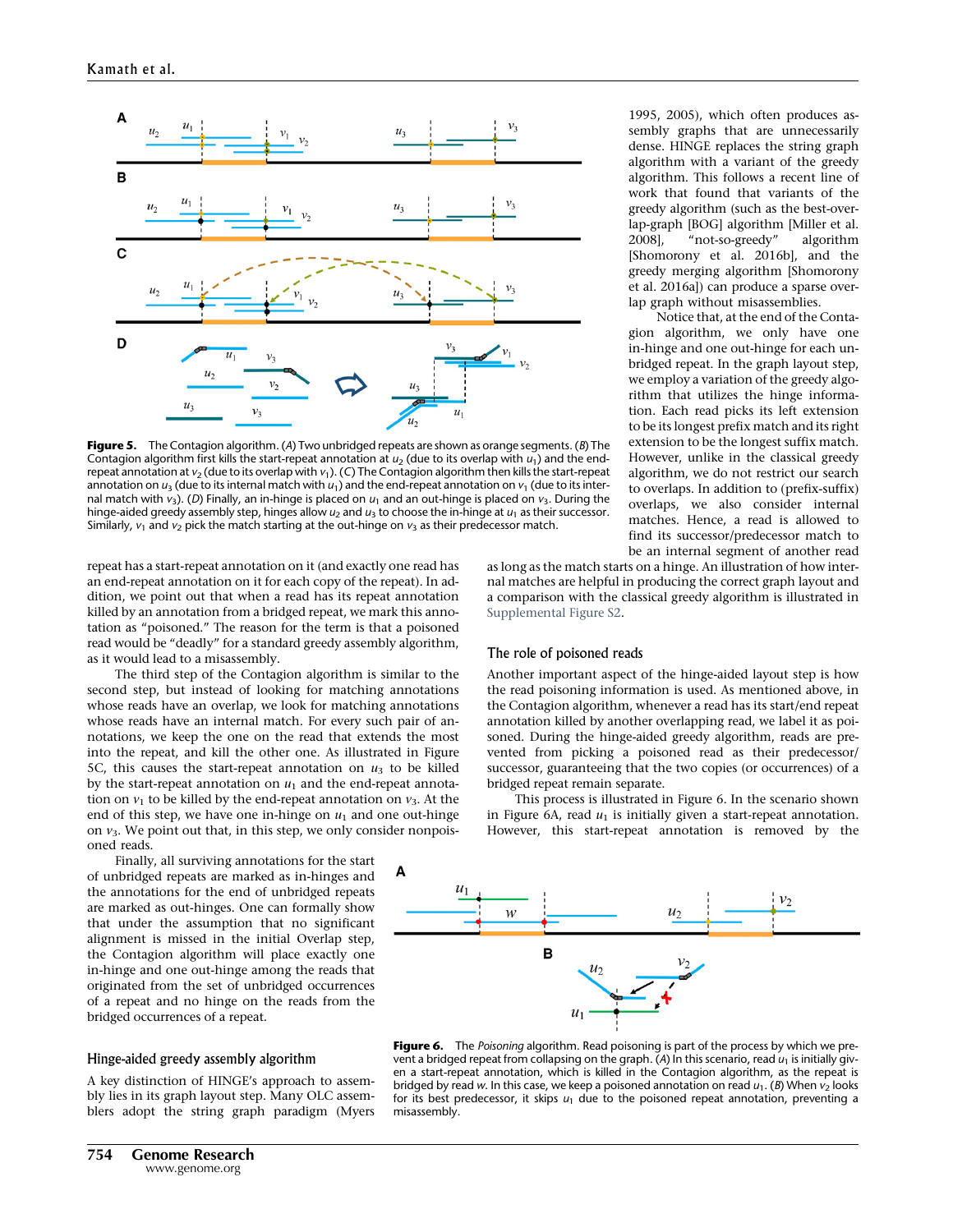Contagion algorithm, as the repeat is bridged by read w. In this case, we keep a poisoned annotation on read  $u_1$ . When a read has a poisoned start-repeat annotation, it cannot be chosen as a predecessor of another read if the match starts after the start-repeat annotation. As shown in Figure 6B, according to a nonhinge-aided greedy assembly algorithm,  $v_2$  would choose  $u_1$  as its predecessor. However, as the match on  $u_1$  starts after the poisoned start-repeat annotation, we do not allow  $v_2$  to choose  $u_1$  as a predecessor. Instead, we look for the next best option, which in this case is  $u_2$ . This prevents a misassembly. The poisoning of end-repeat annotations works in an analogous way.

In addition, we point out that the concept of poisoning is what allows the proper collapsing of the unbridged copies of repeats with three or more copies. Notice that during the third stage of the Contagion algorithm, we only consider nonpoisoned reads. Therefore, we only deal with reads coming from unbridged copies of the repeat. As a result, the set of all unbridged occurrences of a repeat induces exactly one in-hinge and one out-hinge. On the other hand, all reads from the bridged copies are poisoned and receive no hinge.

#### Repeat resolution

Another new ingredient introduced by HINGE is the use of global information to resolve repeats. Once constructed, the graph allows us to identify certain repeats that, although unbridged, can still be resolved based on the graph layout. As illustrated in Figure 3A and [Supplemental Figure S15A,](http://genome.cshlp.org/lookup/suppl/doi:10.1101/gr.216465.116/-/DC1) when a repeat loop allows only one possible traversal, the loop can be untangled. We point out that the sparse and Eulerian-like nature of the graph produced by the hinge-aided greedy algorithm is important to allow this repeat resolution to be done in an automated fashion.We also point out that the loop resolution step is based on a parsimony principle, but it could be potentially incorrect if the loop corresponds to a plasmid, to a separate chromosome, or to the genome of a different species present in the sample. The parameter MAX\_PLASMID\_LENGTH sets the maximum length of a loop that should be considered a potential plasmid. HINGE will only resolve loops longer than MAX\_PLASMID\_LENGTH, and this behavior can be optionally turned off by setting MAX\_PLASMID\_LENGTH to a number longer than the genome length.

#### Handling read orientation and double-strandedness

Since the orientation of the reads is unknown, as is typical in all assembly pipelines, one must consider each read and its reverse complement. Hence, for each read, we in fact create two nodes in the graph, and the constructed graph is symmetric. At the end of the graph construction, for visualization purposes, we overlay each node and its reverse complement.

#### Consensus

In order to generate consensus sequences for the resulting graph contigs, we first create a draft assembly by simply concatenating sections of the error-prone reads corresponding to unbranched paths on the graph. We then consider the alignment of all the original reads onto these draft contigs and utilize a simple majoritybased consensus to clean up these draft sequences. We reuse some code from FALCON (Chin et al. 2016) to perform this task. The result is output as a GFA file. We point out that the final contig sequences can be optionally run through Quiver (Chin et al. 2013) to further polish the assembly.

#### Graph visualization

All assembly graphs produced by HINGE were visualized using Gephi (Bastian et al. 2009).

#### Software availability

The HINGE assembler is available online at [https://github.com/](https://github.com/HingeAssembler/HINGE) [HingeAssembler/HINGE](https://github.com/HingeAssembler/HINGE) and in the [Supplemental Source Code.](http://genome.cshlp.org/lookup/suppl/doi:10.1101/gr.216465.116/-/DC1) The analyses presented in Figure 2 can be reproduced in [https](https://github.com/HingeAssembler/HINGE-analyses) [://github.com/HingeAssembler/HINGE-analyses.](https://github.com/HingeAssembler/HINGE-analyses)

## Acknowledgments

The authors thank Shoudan Liang and Jason Chin of Pacific Biosciences for useful discussions and Lior Pachter of UC Berkeley for helpful comments and suggestions during the preparation of this manuscript. The authors also thank Nick Grayson and Julian Parkhill of The Wellcome Trust Sanger Institute for feedback and help with interpreting the results on the NCTC data sets. G.M.K. also thanks John Lamping of Human Longevity Inc., chatting with whom drove him to take a data-driven approach to this project. Finally, G.M.K., I.S., and F.X. thank Gene Myers for presentations and work that were an inspiration to them and for several tools that made this work possible. The authors thank the three anonymous reviewers whose feedback helped improve the paper significantly.

Author contributions: G.M.K. and I.S. designed the algorithm. F.X. implemented a testbed to test and experiment with assembly algorithms. G.M.K., I.S., and F.X. implemented the HINGE algorithm, ran it on the data set, and visualized and interpreted the results. T.A.C. and D.N.T. supervised the project. All authors wrote the paper.

## **References**

- Bastian M, Heymann S, Jacomy M. 2009. Gephi: an open source software for exploring and manipulating networks. ICWSM 8: 361-362.
- Berlin K, Koren S, Chin C-S, Drake JP, Landolin JM, Phillippy AM. 2015. Assembling large genomes with single-molecule sequencing and locality-sensitive hashing. Nat Biotechnol 33: 623-630.
- Bresler G, Bresler M, Tse D. 2013. Optimal assembly for high throughput shotgun sequencing. BMC Bioinformatics 14: S18.
- Butler J, MacCallum I, Kleber M, Shlyakhter IA, Belmonte MK, Lander ES, Nusbaum C, Jaffe DB. 2008. ALLPATHS: de novo assembly of whole-genome shotgun microreads. Genome Res 18: 810–820.
- Chin C-S, Alexander DH, Marks P, Klammer AA, Drake J, Heiner C, Clum A, Copeland A, Huddleston J, Eichler EE, et al. 2013. Nonhybrid, finished microbial genome assemblies from long-read SMRT sequencing data. Nat Methods 10: 563-569.
- Chin C-S, Peluso P, Sedlazeck FJ, Nattestad M, Concepcion GT, Clum A, Dunn C, O'Malley R, Figueroa-Balderas R, Morales-Cruz A, et al. 2016. Phased diploid genome assembly with single-molecule real-time se-
- quencing. *Nat Methods* **13:** 1050–1054.<br>Hunt M, Silva ND, Otto TD, Parkhill J, Keane JA, Harris SR. 2015. Circlator: automated circularization of genome assemblies using long sequencing reads. Genome Biol 16: 294.
- Koren S, Harhay GP, Smith TPL, Bono JL, Harhay DM, Mcvey SD, Radune D, Bergman NH, Phillippy AM. 2013. Reducing assembly complexity of microbial genomes with single-molecule sequencing. Genome Biol 14: R101.
- Li H. 2016. Minimap and miniasm: fast mapping and de novo assembly for noisy long sequences. Bioinformatics 32: 2103–2110.
- Lien S, Koop BF, Sandve SR, Miller JR, Kent MP, Nome T, Hvidsten TR, Leong JS, Minkley DR, Zimin A. 2016. The Atlantic salmon genome provides insights into rediploidization. Nature 533: 200–205.
- Lin Y, Yuan J, Kolmogorov M, Shen MW, Chaisson M, Pevzner PA. 2016. Assembly of long error-prone reads using de Bruijn graphs. Proc Natl Acad Sci 113: E8396-E8405.
- Miller JR, Delcher AL, Koren S, Venter E, Walenz BP, Brownley A, Johnson J, Li K, Mobarry C, Sutton G. 2008. Aggressive assembly of pyrosequencing reads with mates. Bioinformatics 24: 2818–2824.